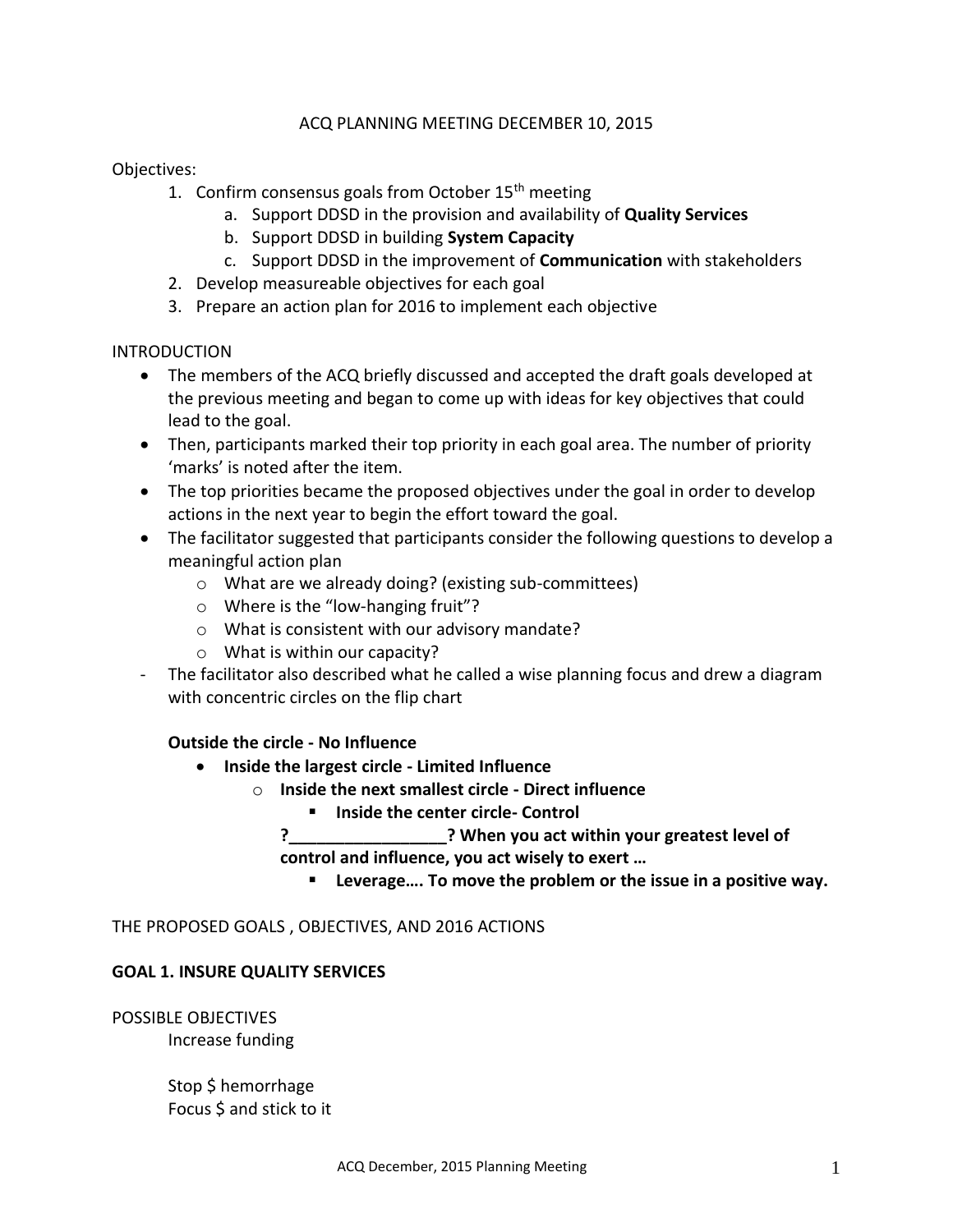Overhaul training requirements

Hiring smart, empathetic staff at state/agency levels

Quality

Improve safety

\*Quit adding responsibility XXXX 4 (blue)

Staff retention and turnover

Reduce bureaucracy

Create programs for youth to adult transitions Expand service options (16-26 year olds not allocated) √√2 \*Expand Service Options!! √√√ 3 Particularly residential options – parents + individuals want more choices than those currently available. There are wait lists for supported living so there is an obvious need. Expand Service Options √√ 2

Expand service options

Stop using band-aids Fix systemic problems

Person-centered planning is fastest route to quality √ 1

Community Access + Integration

Eliminate system barriers to expanding services

# SELECTED OBJECTIVES AND 2016 ACTIONS

**OBJECTIVE** 1.1

Expand service options – 16 -26 years unallocated

Invite ARCA and Kay's GRP to present on Senate 20 pilot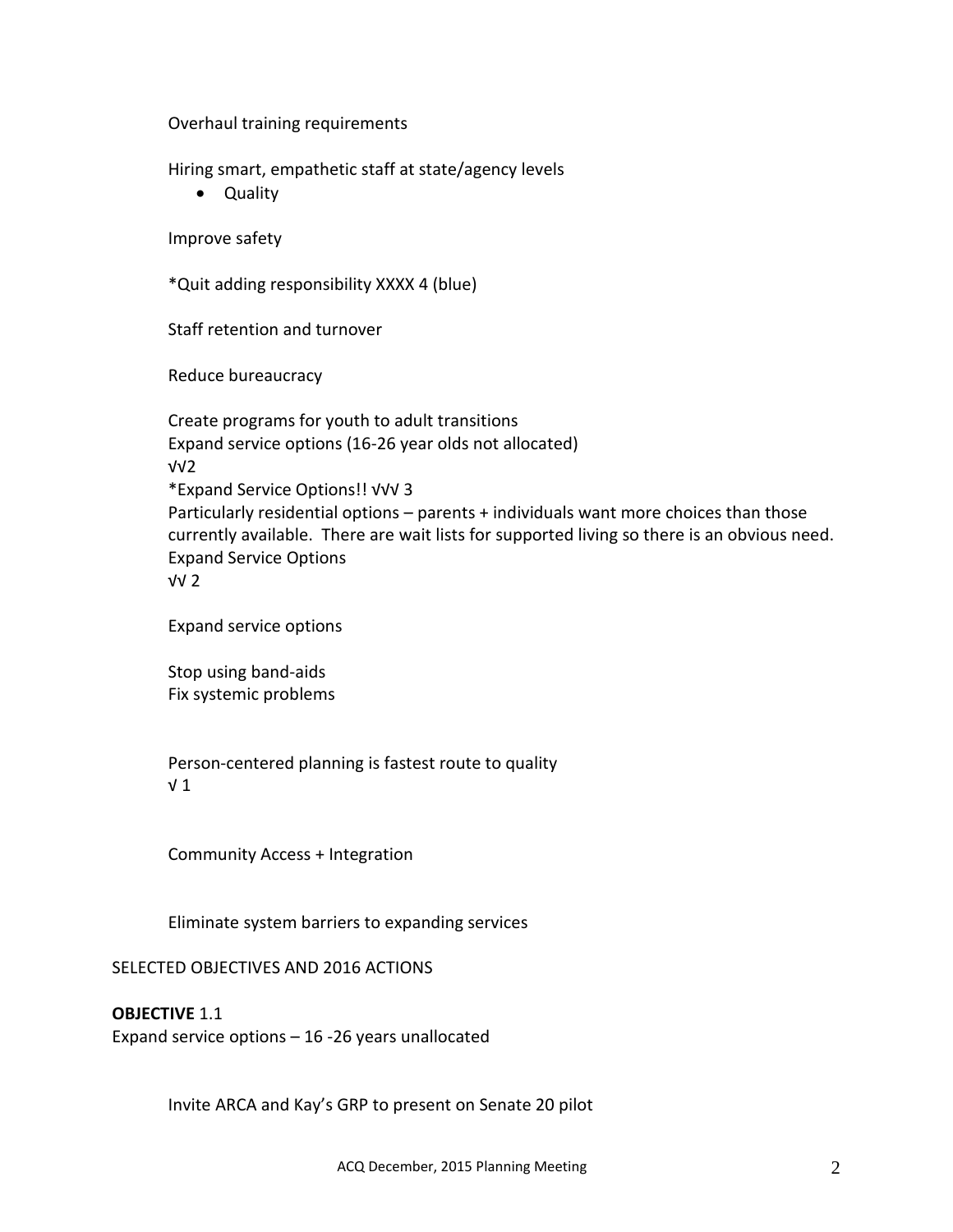W.L. Comm. Prepares recommendations for ACQ review

Issue recommendations for simple service model to serve this population

## **OBJECTIVE** 1.2

Expand Service Options – Residential

Capacity (system) and service models presentation (CDD?)

Presentation on accessing services to confirm gaps DDSD Panel +

Working group to distill, assess

Recommendations from ACQ

#### **GOAL 2. INCREASE SYSTEM CAPACITY**

## POSSIBLE OBJECTIVES

Improve efficiency in all areas top down 1 √

Eliminate waste

Simplify process

Improve system management

Find barriers and solutions to expansion of service

Improve system management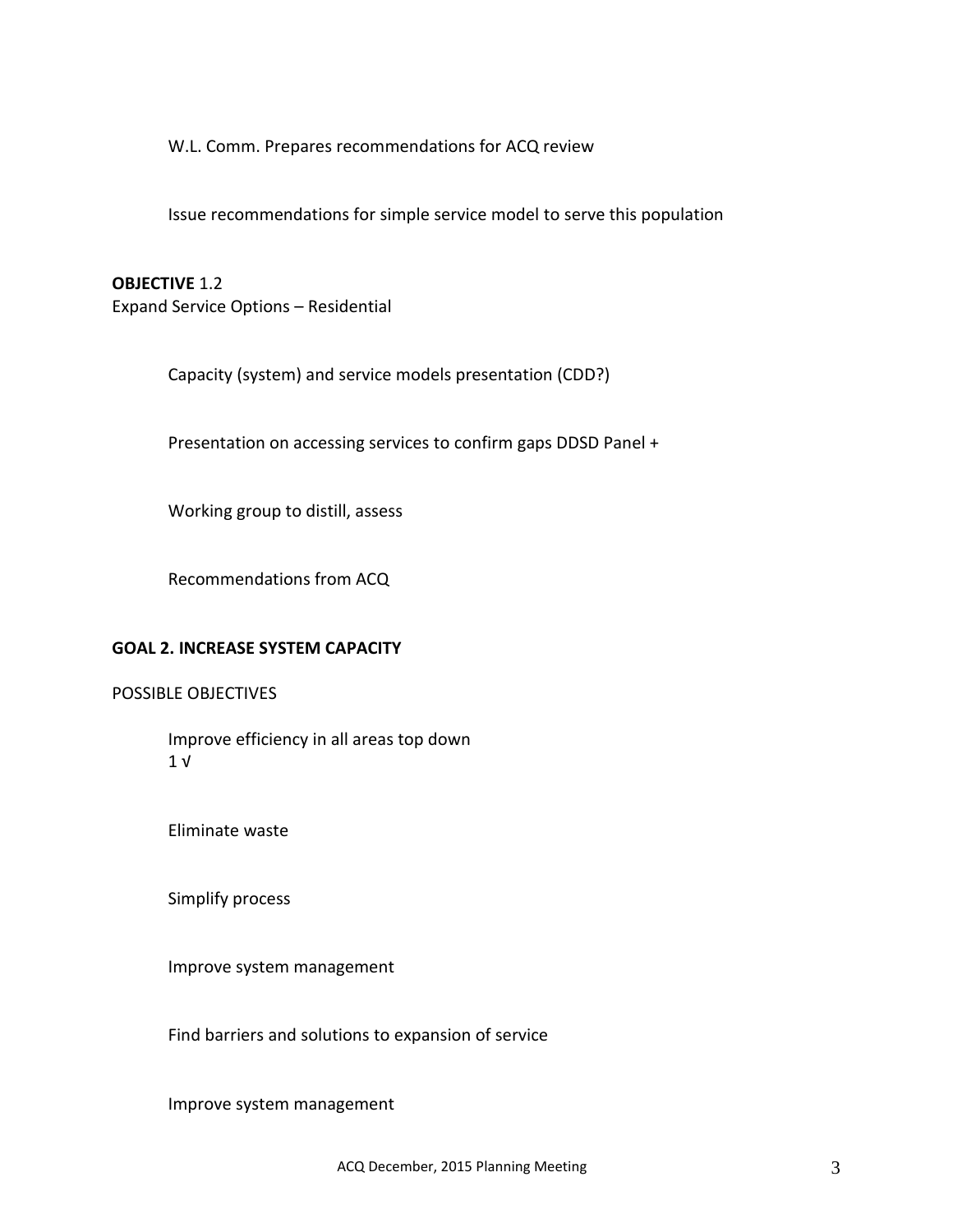√√2 Reduce litigation: Mi Via participants vs. TPA/State Do mediation out of court

Clean Up\* Wait list numbers and maintain accuracy thereafter √√√√√√6 2 End the waiting lists

Make sure everyone tells legislature we can expand (correct misperception)

Improve efficiency of the system

Fiscal efficiency XX 2

Find out where money is being wasted and reroute it

Move people off wait list

Clean up wait list numbers and maintain accuracy there after

Clean up wait list numbers—keep list clean

Secure additional funding

Conduct fiscal impact studies X1

Increase providers and staff through thoughtful recruitment (not just warm bodies)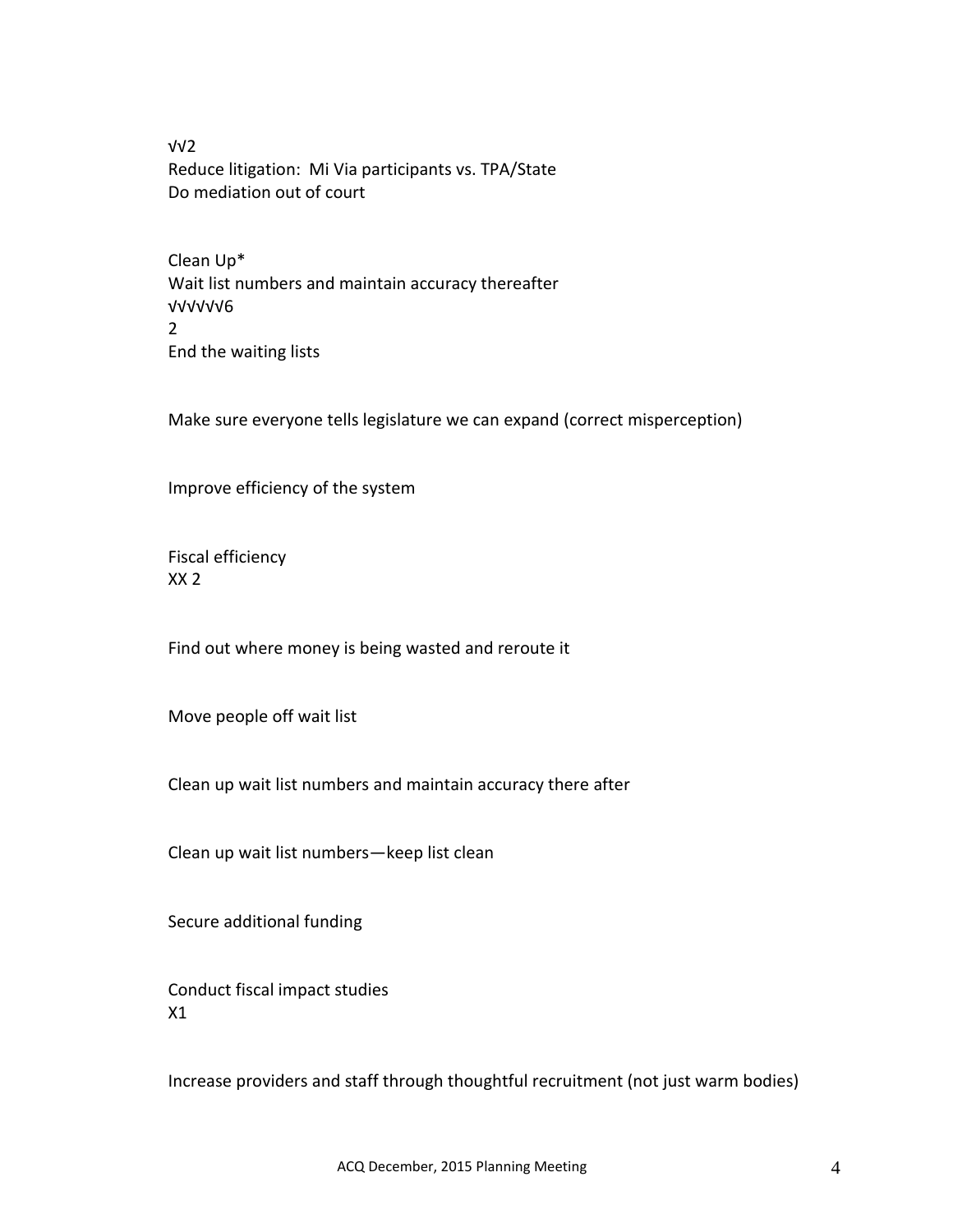SELECTED OBJECTIVES AND 2016 ACTIONS

# **OBJECTIVE 2.1**

Support clean up W.L numbers and maintenance and accuracy thereafter

W.L sub-comm. reviews KIT letter return, assess, and consider recommendations

How to maintain ongoing contact

- Recommendations
- \*(W.L. sub-committee)

\*Partner with HB2/DDSD-committee

Assess volunteer approach to ongoing maintenance work and make recommendations

# **GOAL 3. IMPROVE COMMUNICATION WITH STAKEHOLDERS**

POSSIBLE OBJECTIVES √√√√√√√ Improve consistency within dept. "Minimize different answer to the same question" \*6

Grow Relationships

**•** Build trust

Increase interaction with (something formal) parents/families

Creating a systemic approach for communicating

- Community need
- Costs
- Community impact when needs are met

To the:

- General public
- Participants
- State of stockholders
- Legislators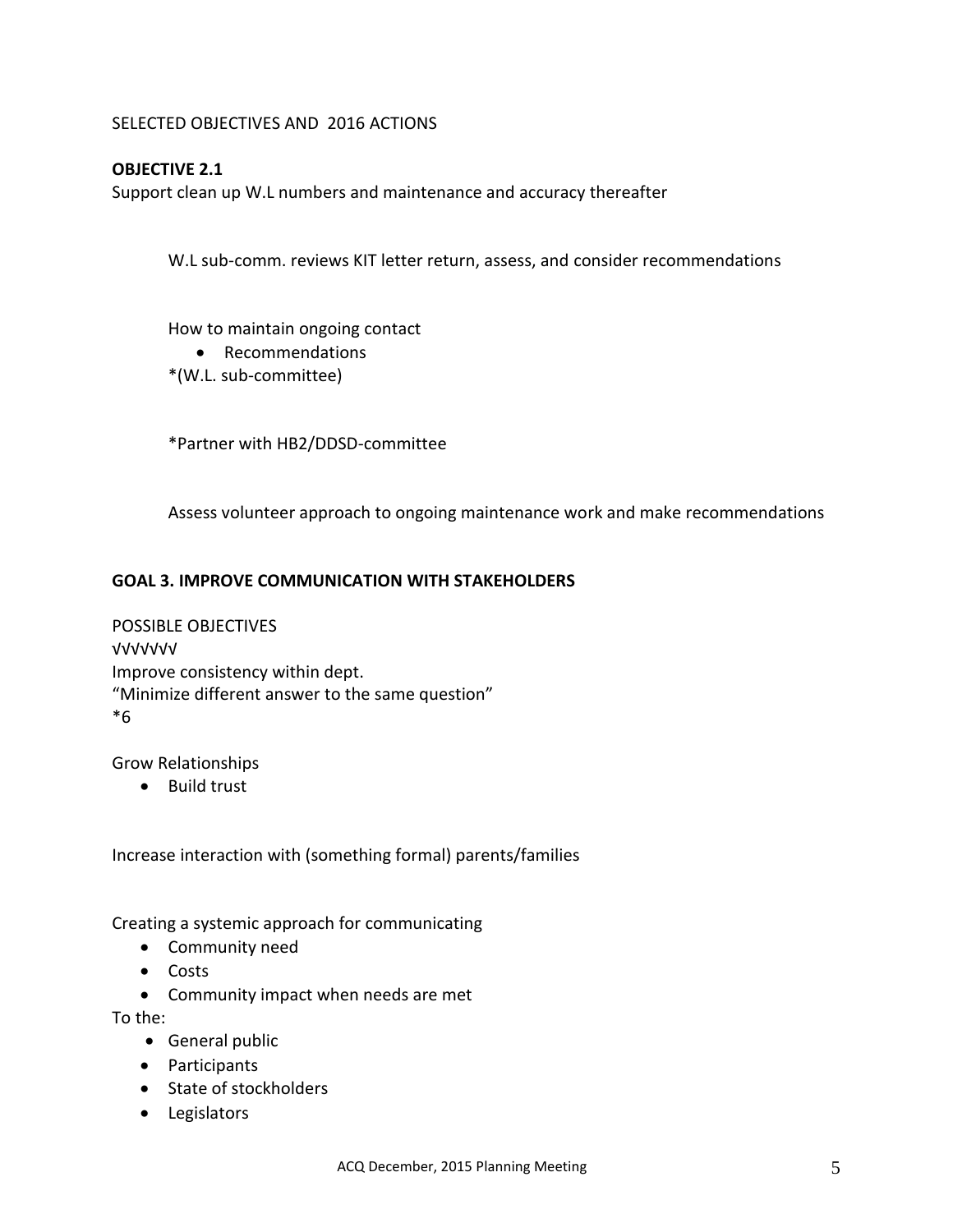Information consistency to Mi Via participants √√ 2

- Improve consistency within department
- Simplify language
- Centralize lace to access information

Better use of technology Access Data retrieval and sharing Website

Information and Communication Center √ X 2

Share information/promote honesty X 1

Make Website user-friendly 1

Centralize place to access all info

Keep info current and share with families and providers

Promote honesty from all people running the program. Spotty patches of honesty now

Improve communication between participants and all those people running the program. Weak now: Subcontracted TPA and FMA

Recognize each level as partners: individual, family, provider, staff, state divisions, etc.

Borrow ideas from other states

SELECTED OBJECTIVES AND 2016 ACTIONS